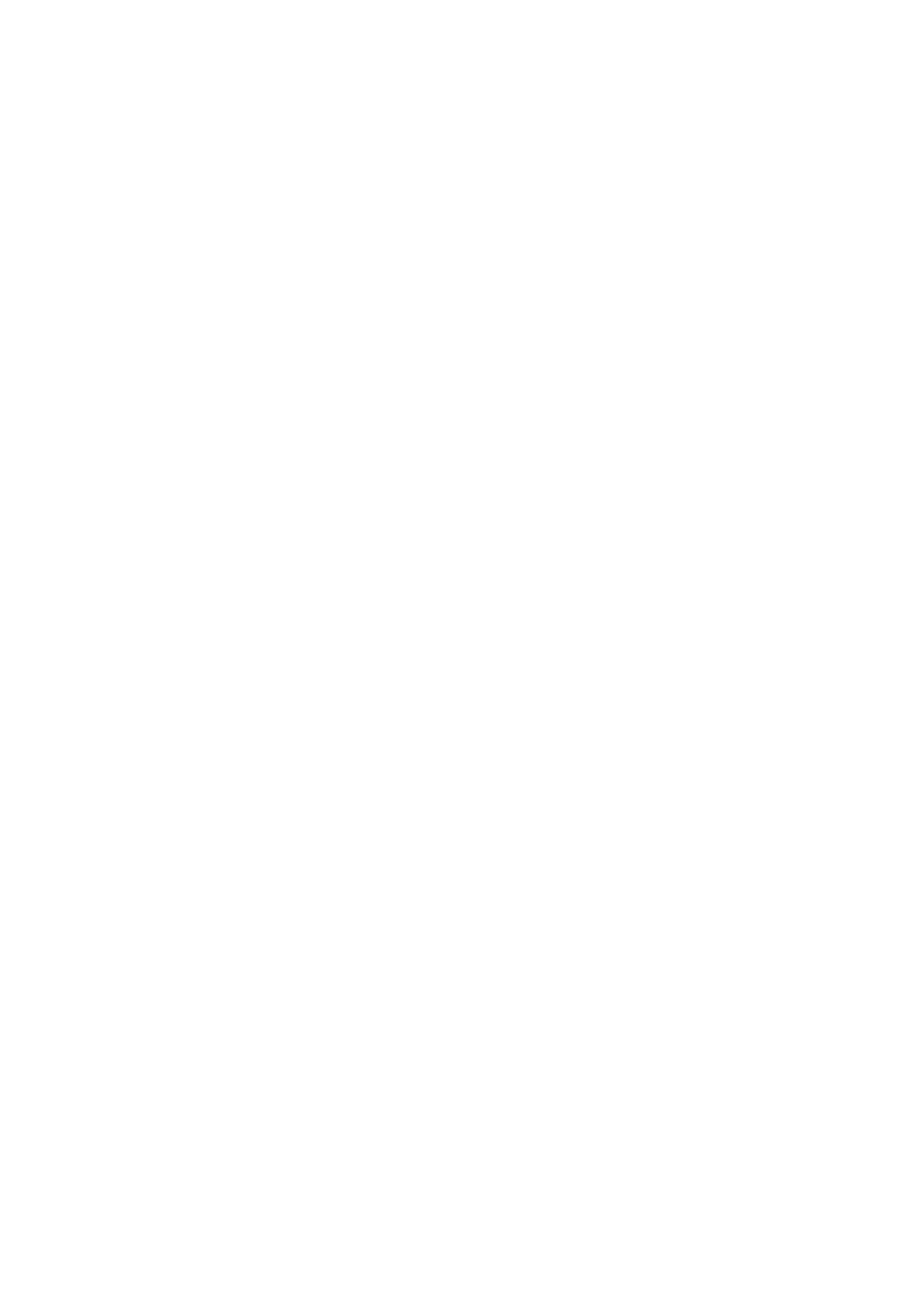# **CEMETERIES ACT 1986 LOCAL GOVERNMENT ACT 1995**

SHIRE OF DARDANUP

# **CEMETERIES LOCAL LAW 2014**

## **CONTENTS**

#### **PART 1—PRELIMINARY**

- 1.1 Citation
- 1.2 Application
- 1.3 Commencement

1.4 Repeal

1.5 Interpretation

## **PART 2—ADMINISTRATION**

2.1 Powers and functions of CEO

## **PART 3—APPLICATION FOR FUNERALS**

- 3.1 Application for burial
- 3.2 Applications to be accompanied by certificates etc
- 3.3 Certificate of identification
- 3.4 Minimum notice required

#### **PART 4—FUNERAL DIRECTORS**

- 4.1 Funeral director's licence expiry
- 4.2 Single funeral permits
- 4.3 Application refusal

## **PART 5—FUNERALS**

- 5.1 Requirements for funerals and coffins
- 5.2 Funeral processions
- 5.3 Vehicle entry restricted
- 5.4 Vehicle access and speed limitations
- 5.5 Offenders may be ordered to leave
- 5.6 Conduct of funeral by Board
- 5.7 Disposal of ashes
- 5.8 Ashes held by the Board

## **PART 6—BURIALS**

- 6.1 Depth of graves
- 6.2 Mausoleum, etc

## **PART 7—MEMORIALS AND OTHER WORK**

*Division 1—General* 

- 7.1 Application for monumental work
- 7.2 Placement of monumental work
	- 7.3 Removal of rubbish
	- 7.4 Operation of work
	- 7.5 Removal of sand, soil or loam
	- 7.6 Hours of work
	- 7.7 Unfinished work
	- 7.8 Use of wood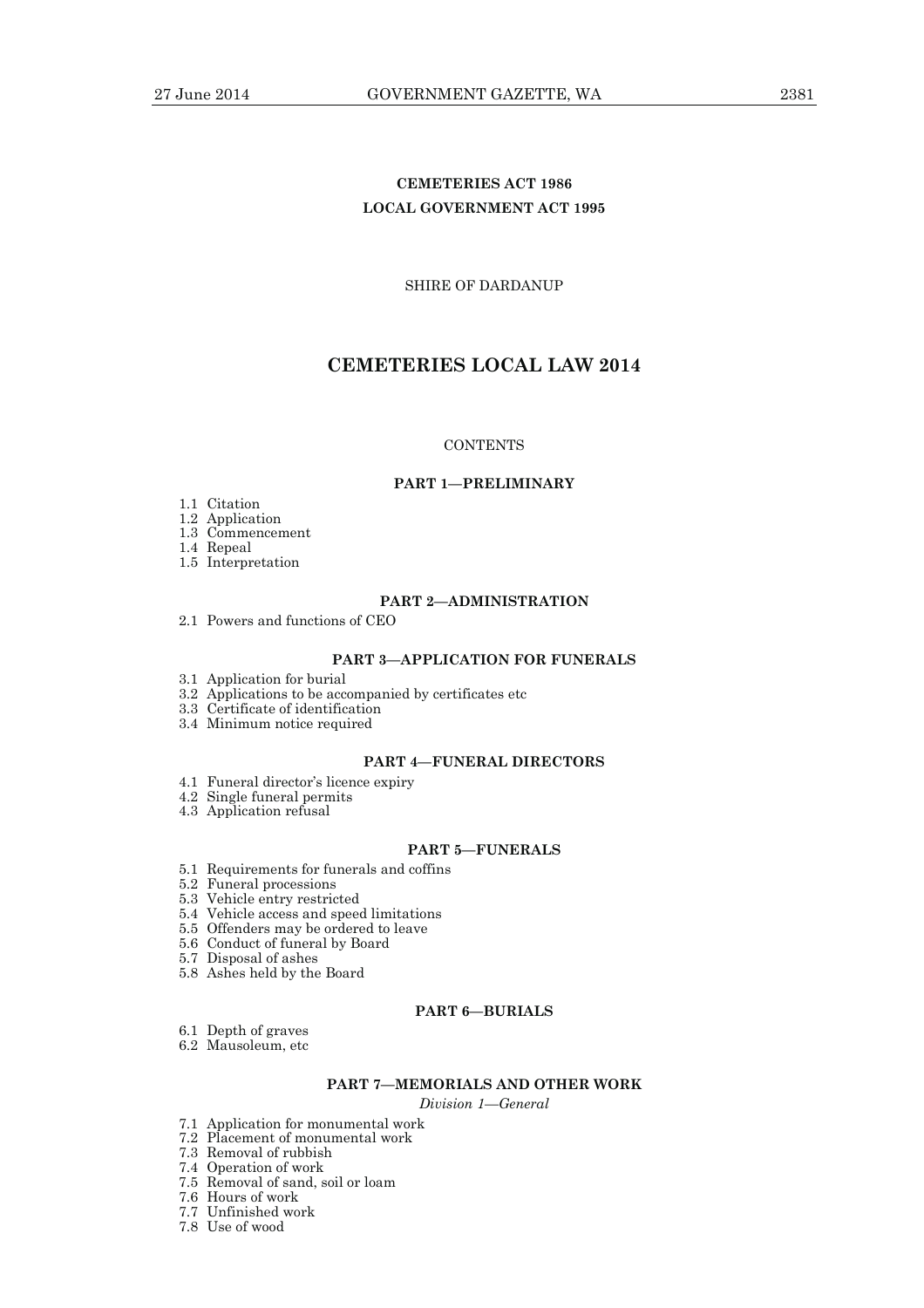- 7.9 Plants and trees
- 7.10 Supervision
- 7.11 Australian War Graves
- 7.12 Placing of glass domes and vases

#### *Division 2—Lawn Section*

- 7.13 Specification of monuments
- 7.14 Headstones

## *Division 3—Memorial plaque section*

7.15 Requirements of a memorial plaque

#### *Division 4—Licensing of monumental masons*

- 7.16 Monumental mason's licence
- 7.17 Expiry date, non-transferability
- 7.18 Carrying out monumental work
- 7.19 Responsibilities of the holder of a monumental mason's licence
- 7.20 Cancellation of a monumental mason's licence

## **PART 8—GENERAL**

- 8.1 Animals
- 8.2 Damaging and removing of objects
- 8.3 Withered flowers
	- 8.4 Littering and vandalism
- 8.5 Advertising
- 8.6 Obeying signs and directions
- 8.7 Removal from the cemetery

## **PART 9—OFFENCES AND MODIFIED PENALTIES**

- 9.1 General
- 9.2 Modified penalties

**Schedule 1**—Modified penalties **Schedule 2**—Infringement notice **Schedule 3**—Infringement withdrawal notice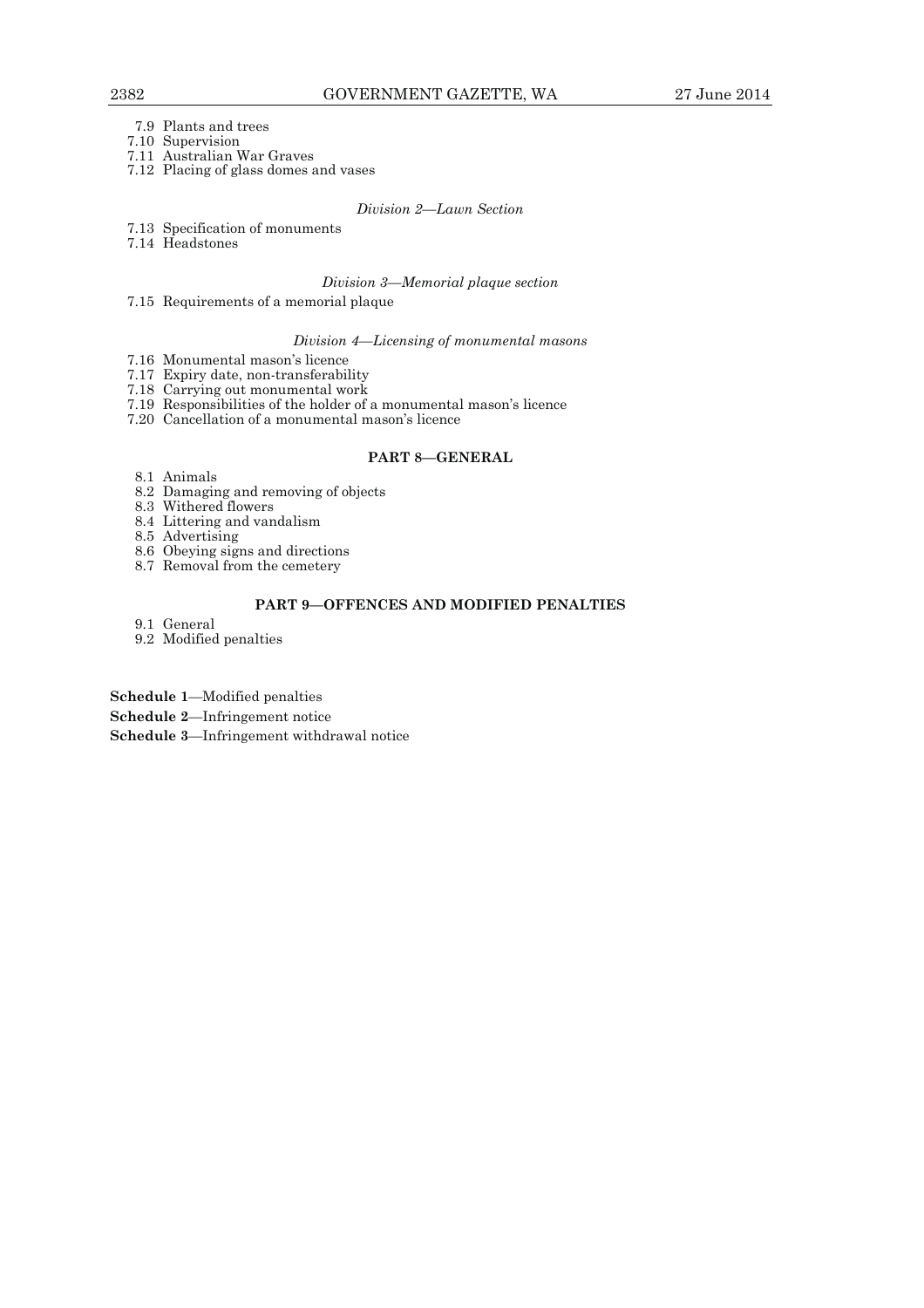# **CEMETERIES ACT 1986 LOCAL GOVERNMENT ACT 1995**

#### SHIRE OF DARDANUP

# **CEMETERIES LOCAL LAW 2014**

Under the powers conferred by the *Cemeteries Act 1986* and the *Local Government Act 1995* and under all other powers enabling it, the Council of the Shire of Dardanup resolved on 11 June 2014 to make the following local law.

#### **PART 1—PRELIMINARY**

#### **1.1 Citation**

This local law may be cited as the *Shire of Dardanup Cemeteries Local Law 2014.* 

#### **1.2 Application**

This local law applies to the Dardanup and Ferguson Cemeteries located in the district.

#### **1.3 Commencement**

This local law comes into operation 14 days after the date of its publication in the *Government Gazette*.

#### **1.4 Repeal**

The *Shire of Dardanup Cemeteries Local Law 1998* published in the *Government Gazette* on 30 December 1998 is repealed.

#### **1.5 Interpretation**

In this local law, unless the context otherwise requires—

**Act** means the *Cemeteries Act 1986*;

- **ashes** means so much of the remains of a dead body after the due processes of cremation as may be contained in a standard sized cremation urn;
- **authorised officer** means an employee of the Board appointed by the Board for the purposes of performing any function or exercising any power conferred upon an authorised officer by this local law;

**Board** means the district of the local government;

- **CEO** means the chief executive officer, for the time being, of the Board;
- **district** means the district of the local government;
- **funeral director** means a person holding a current funeral director's licence;

**local government** means the district of the Shire of Dardanup;

**mausoleum** means a building or construction wholly above or partially above and below ground level, so constructed as to allow the deposition of dead bodies into a compartment in the wall or floor and being sealed from view;

**monumental mason** means a person holding a current monumental mason's licence;

- **personal representative** means the administrator or executor of an estate of a deceased person; **set fee** refers to fees and charges set by a resolution of the Board and published in the *Government Gazette*, under section 53 of the Act;
- **single funeral permit** means a permit issued by the Board under section 20 or 21 of the Act which entitles the holder to conduct at the cemetery a funeral of a person named in the permit; and
- **vault** means a below ground lined grave with one or more sealed compartments constructed to specifications approved from time to time by the Board.

#### **1.6 Application as to assistance animals**

This local law is subject to any written law and any law of the Commonwealth about assistance animals as defined in the *Disability Discrimination Act 1992* (Commonwealth) section 9(2).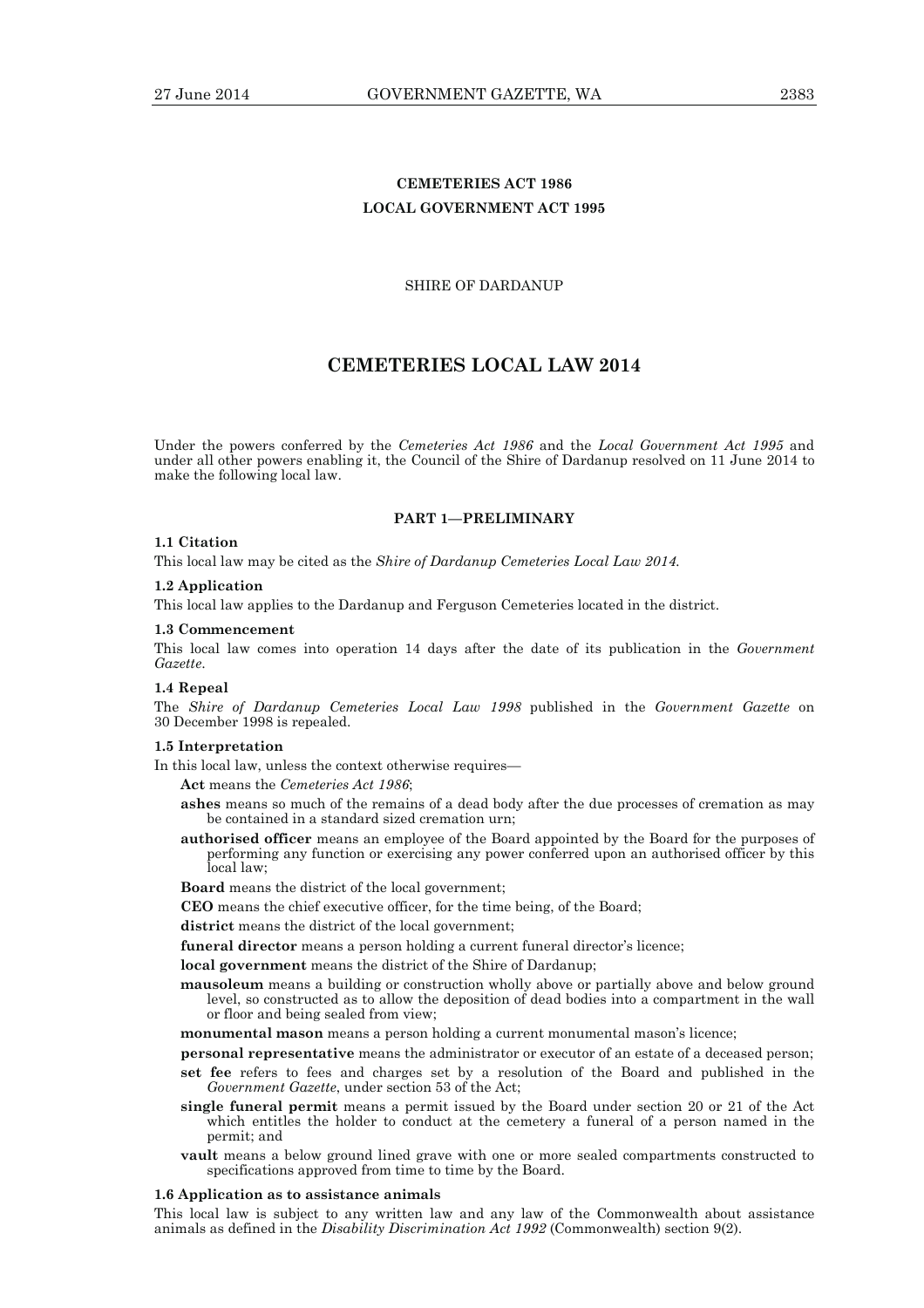## **PART 2—ADMINISTRATION**

## **2.1 Powers and functions of Chief Executive Officer**

Subject to any directions given by the Board, the CEO shall exercise all the powers and functions of the Board in respect of the cemetery.

## **PART 3—APPLICATION FOR FUNERALS**

## **3.1 Application for burial**

(1) A person may apply for approval to bury a dead body or dispose of ashes in the cemetery in the form determined by the Board from time to time.

(2) An application under subclause (1) is to be accompanied by the set fee.

## **3.2 Applications to be accompanied by certificates etc**

All applications referred to in clause 3.1 shall be accompanied by either a medical certificate of death or a Coroner's order of burial, and a certificate issued under clause 3.3, in respect of the body.

#### **3.3 Certificate of identification**

(1) After a dead body is placed in a coffin and prior to a dead body being removed to the cemetery, a person who personally knew the deceased shall identify the dead body and shall complete a certificate of identification in the form determined by the Board from time to time, unless-

(a) in the opinion of a funeral director, the dead body is not in a fit state to be viewed; or

 (b) after reasonable effort the funeral director is unable to arrange for a person to identify the dead body.

(2) A funeral director shall complete a certificate in the form determined by the Board from time to time, where—

- (a) in the opinion of the funeral director, the dead body is not in a fit state to be viewed; or
- (b) after reasonable effort the funeral director is unable to arrange for a person to identify the dead body.

## **3.4 Minimum notice required**

All bookings to hold a funeral shall be made with the Board at least 24 hours prior to the time proposed for burial on the application, otherwise an extra charge may be made.

## **PART 4—FUNERAL DIRECTORS**

## **4.1 Funeral director's licence expiry**

A funeral director's licence shall expire on 30 June of each year.

#### **4.2 Single funeral permits**

Every application for a single funeral permit made under section 20 or 21 of the Act shall include coffin specifications and details of the vehicle transporting the dead body to the gravesite.

#### **4.3 Application refusal**

The Board may refuse an application for a single funeral permit if, in the opinion of the Board, either the coffin specifications or the details of the vehicle transporting the dead body to the gravesite are not structurally sound or are otherwise inadequate or inappropriate, or on any other grounds.

## **PART 5—FUNERALS**

## **5.1 Requirements for funerals and coffins**

A person shall not bring a dead body into the cemetery unless—

- (a) the Board has approved an application for the burial of that dead body in accordance with Part 3 of this local law;
- (b) it is enclosed in a coffin which in the opinion of the Board is structurally sound and bears the name of the deceased person indelibly inscribed in legible characters on a plate on the coffin's lid; and
- (c) under the plate referred to in paragraph (b) there is a substantive lead strip bearing the surname of the deceased person stamped in legible characters, each character being not less than 10 mm in height.

#### **5.2 Funeral processions**

The time fixed by the Board for any burial shall be the time at which the funeral procession is to arrive at the cemetery gates, and, if not punctually observed, then the applicant who applied to hold the funeral under clause 3.1 shall pay the set fee for being late.

## **5.3 Vehicle entry restricted**

(1) Subject to subclause (2), every funeral procession shall enter by the principal entrance, and no vehicle except the hearse, and official mourning coaches, shall be permitted to enter the cemetery. (2) This clause shall not apply to persons using wheelchairs or motorised wheelchairs.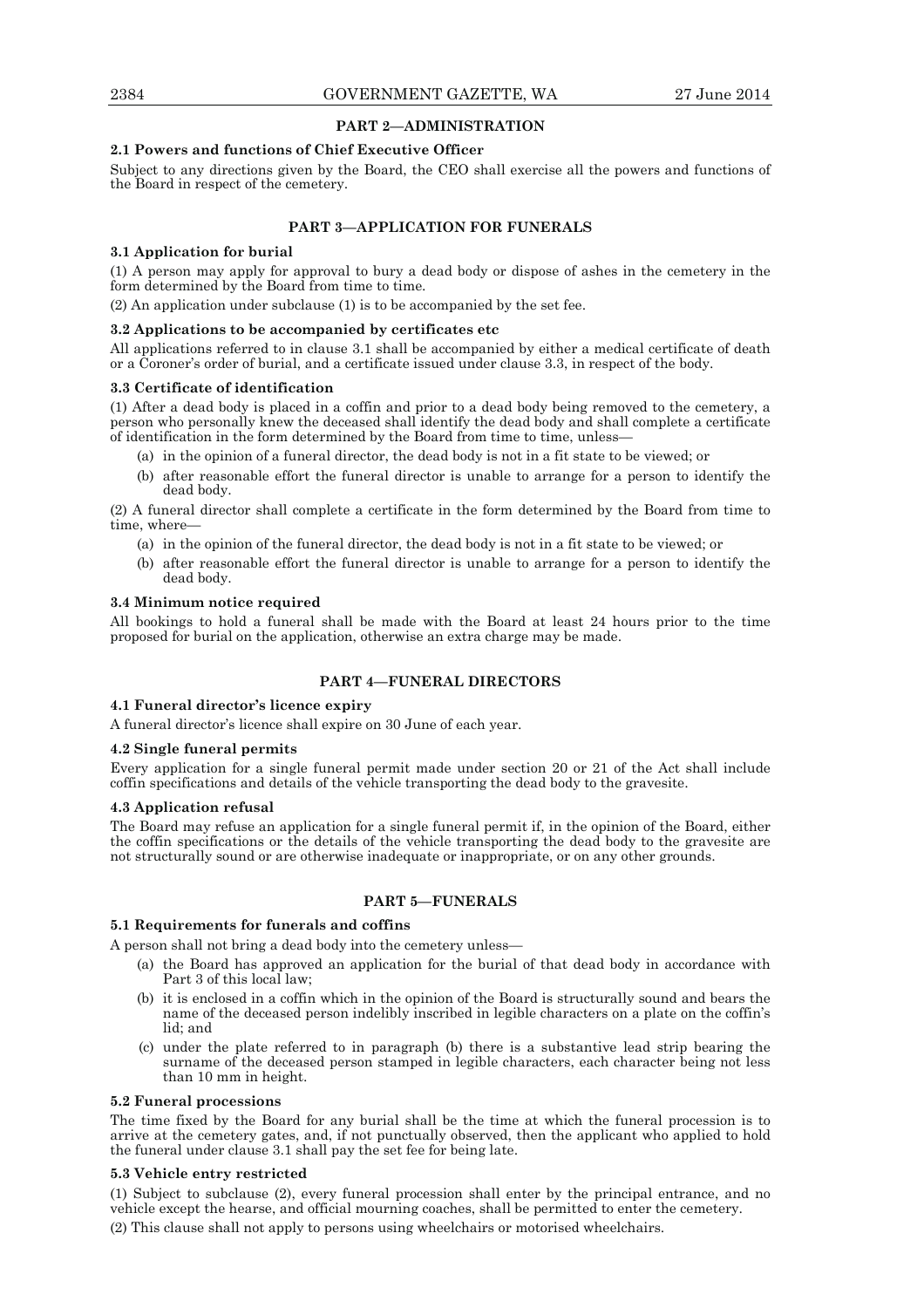#### **5.4 Vehicle access and speed limitations**

(1) A person shall drive a vehicle on a vehicular access way or the constructed roadway or other areas designated for the use of vehicles within the cemetery, unless otherwise authorised by the CEO.

(2) A person driving a vehicle, within a cemetery, shall not exceed the speed limit of 25 km per hour, and shall comply with the signs and directions in the cemetery.

#### **5.5 Offenders may be ordered to leave**

(1) A person committing an offence under clause 5.4 may be ordered to leave the cemetery by the CEO or an authorised officer.

(2) A person who has been ordered to leave the cemetery by the CEO or an authorised officer is to leave immediately in a peaceful manner and not cause a disruption or be a nuisance to the funeral congregation or ceremony or procession.

#### **5.6 Conduct of funeral by Board**

When conducting a funeral under section 22 of the Act the Board may—

(a) require a written request for it to conduct a funeral to be lodged with it;

- (b) in its absolute discretion, charge any person requesting it to conduct a funeral the set fee for the conduct of that funeral by it;
- (c) where no fee or a reduced fee has been charged by it for the conduct of the funeral, determine the manner in which the funeral shall be conducted;
- (d) specify an area in the cemetery where the dead body is to be buried or the ashes placed;
- (e) conduct the funeral notwithstanding the failure of a person to make any application or to obtain any consent required under this local law;
- (f) do or require anything which it considers is necessary or convenient for the conduct of a funeral by it.

## **5.7 Disposal of ashes**

(1) The personal representative of a deceased person whose body has been cremated may apply, in an application under clause 3.1 or otherwise, for permission to dispose of the ashes in the cemetery and upon payment of the set fee, the Board may grant permission for the ashes to be disposed of by one of the following methods—

| Niche wall                   | Granite seat                          |
|------------------------------|---------------------------------------|
| Memorial wall                | Family grave                          |
| Garden of remembrance        | Book of remembrance                   |
| Ground niche                 | Scattering to the winds               |
| Memorial rose, tree or shrub | Memorial gardens                      |
| Family shrub                 | Other memorials approved by the Board |
| Memorial desk                |                                       |

(2) Subject to subclauses (3) and (4), a person shall not place the ashes of a deceased person in the cemetery.

(3) An authorised officer may place the ashes of a deceased person in a cemetery in accordance with the Board approval provided—

(a) the person requesting the placement of the ashes has the permission of the Board; and

(b) the ashes are placed within an area set aside for that purpose by the Board.

(4) An authorised officer may place the ashes of a deceased person within a grave in accordance with Board approval, provided the person requesting the placement of the ashes has the written permission of the Board and the approval of the holder of the right of burial of the grave.

#### **5.8 Ashes held by the Board**

(1) If at the expiration of 6 months from the date of cremation at a cemetery—

- (a) the ashes of the deceased person have not been claimed; or
- (b) no arrangements have been made for the placement of the ashes of a deceased person by the personal representative, then the Board may dispose of the ashes in the cemetery by any of the methods listed in clause 5.12.

(2) If prior to the expiration of 6 months from the date of cremation the personal representative of the deceased person requests the Board to store the ashes of the deceased person, and pays to the Board the set fee monthly in advance for such storage, the Board shall store the ashes in safe custody.

(3) Notwithstanding subclause (2), should the personal representative default in the payment of the fee referred to in subclause (2), the Board may dispose of the ashes in the cemetery by any of the methods listed in clause 5.7.

#### **PART 6—BURIALS**

#### **6.1 Depth of graves**

(1) A person shall not bury a coffin within the cemetery so that the distance from the top of the coffin to the original surface of the ground is—

- (a) subject to paragraph (b), less than 750 mm, unless that person has the permission of an authorised officer; or
- (b) in any circumstances less than 600 mm.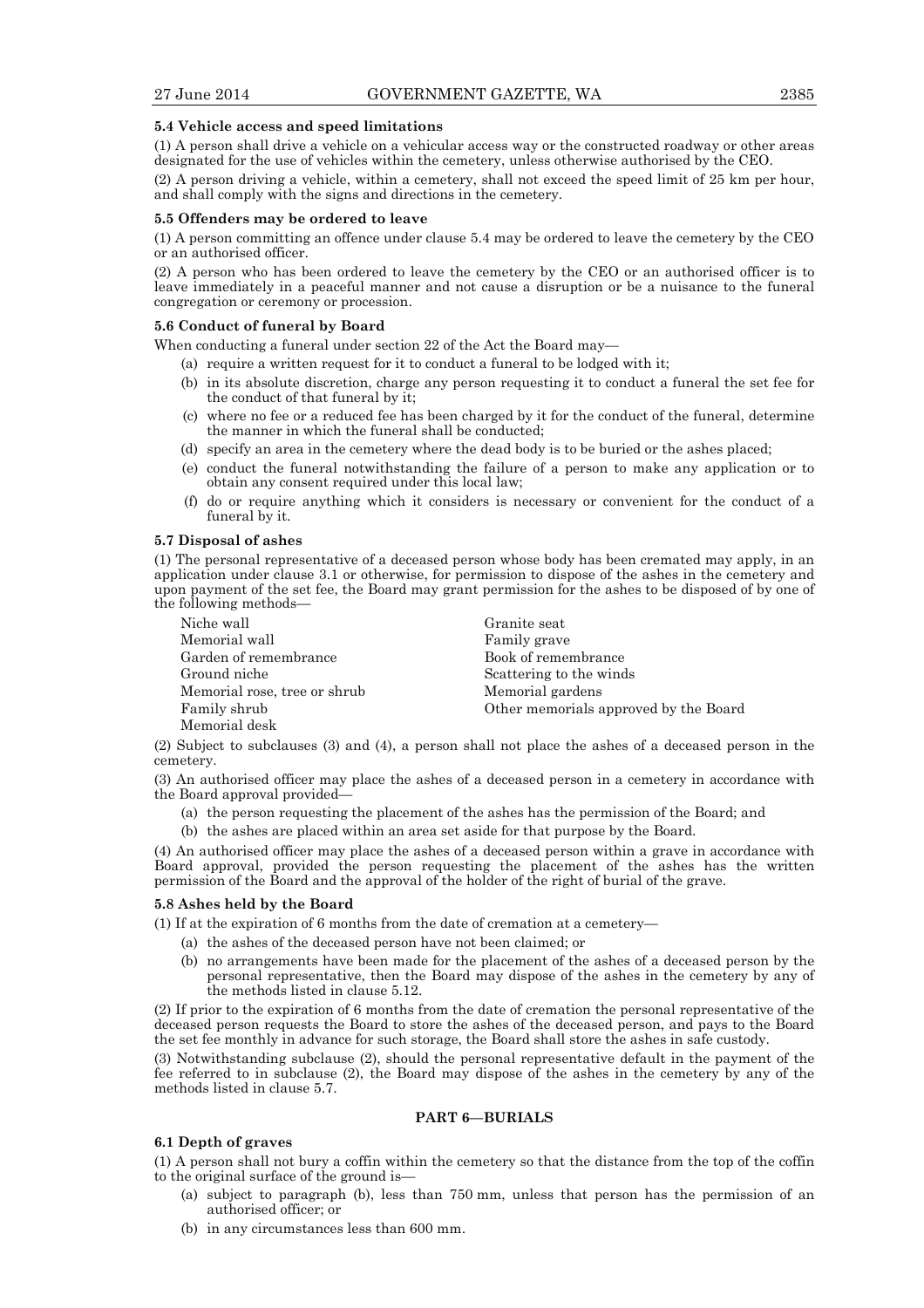(2) The permission of the authorised officer in subclause (1)(a) will only be granted where in the opinion of the authorised officer exceptional circumstances require granting of that permission.

## **6.2 Mausoleum, etc**

(1) A person other than the Board shall not construct a brick grave, crypt, vault or mausoleum within the cemetery.

(2) A person may request the Board to construct a vault or mausoleum within the cemetery which vault or mausoleum shall at all times remain the property of the Board.

(3) An application under subclause (2) shall be in writing and shall be accompanied by payment of the set fee.

(4) A person shall not place a dead body in a mausoleum except—

- (a) in a closed coffin; and
- (b) in a soundly constructed chamber; and
- (c) in accordance with subclause (5).

(5) The number of burials in a chamber must not exceed the number for which the chamber was designed.

## **PART 7—MEMORIALS AND OTHER WORK**

*Division 1—General* 

## **7.1 Application for monumental work**

A Board may require the written consent of the holder of the right of burial of the grave to accompany an application under section 30 of the Act.

## **7.2 Placement of monumental work**

Every memorial shall be placed on proper and substantial foundations.

#### **7.3 Removal of rubbish**

All refuse, rubbish or surplus material remaining after memorial works are completed under a permit issued under section 30 of the Act shall be immediately removed from the cemetery by the person carrying out the same.

## **7.4 Operation of work**

All material required in the erection and completion of any work shall, as far as possible, be prepared before being taken to the cemetery, and all materials required by tradesmen shall be admitted at such entrance as the CEO or an authorised officer shall direct.

## **7.5 Removal of sand, soil or loam**

No sand, earth or other material shall be taken from any part of the cemetery for use in the erection of any memorial or work except with the written approval of the Board.

## **7.6 Hours of work**

Persons shall not be permitted to carry out memorial or other work on graves within the cemetery other than during the hours of 8.00 am and 6.00 pm on weekdays, and 8.00 am and noon on Saturdays, without the written permission of the Board.

## **7.7 Unfinished work**

Should any work by masons or others be not completed before 6 pm on weekdays and noon on Saturdays, they shall be required to leave the work in a neat and safe condition to the satisfaction of the CEO or an authorised officer.

## **7.8 Use of wood**

No wooden fence, railing, cross or other wooden erection shall be allowed on or around any grave, other than as a temporary marker and with the prior approval of the Board.

## **7.9 Plants and trees**

No trees or shrubs shall be planted on any grave or within the cemetery except such as shall be approved by the CEO.

## **7.10 Supervision**

All workers, whether employed by the Board or by any other person, shall at all times whilst within the boundaries of the cemetery be subject to the supervision of the CEO or an authorised officer and shall obey such directions as the CEO or an authorised officer may give.

## **7.11 Australian War Graves**

Notwithstanding anything in this local law to the contrary, the Office of Australian War Graves—

- (a) may place a memorial on a military grave; and
- (b) is not required to pay the set fee for any memorial that is placed upon a military grave.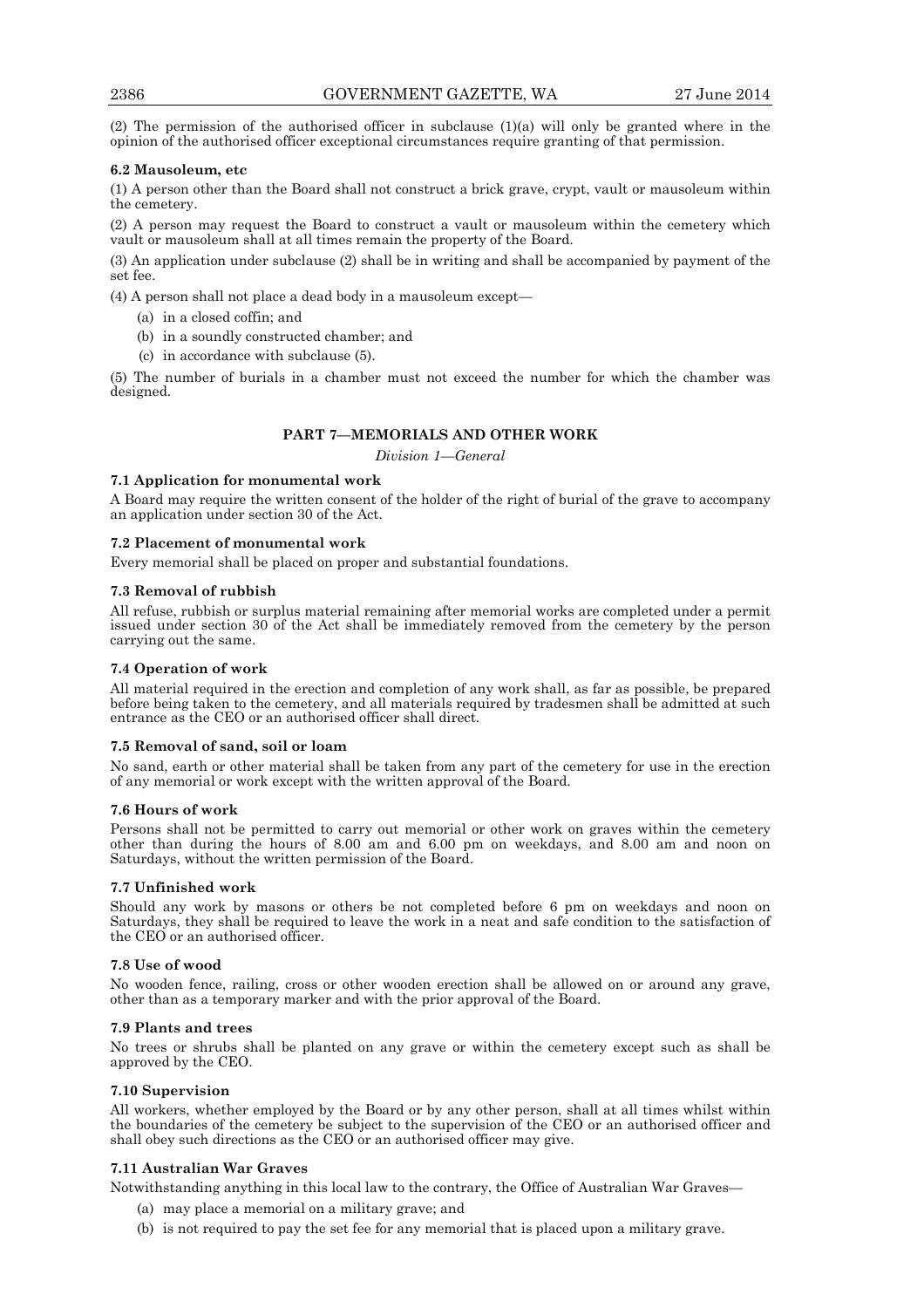#### **7.12 Placing of glass domes and vases**

A person shall not place glass domes, vases or other grave ornaments—

- (a) outside the perimeter of a grave in the cemetery as defined in the plans kept and maintained under section  $40(2)$  of the Act; or
- (b) on the lawn in an area set aside by the Board as a lawn or a memorial plaque section.

#### *Division 2—Lawn section*

## **7.13 Specification of monuments**

(1) All monuments in the lawn section of a cemetery shall—

- (a) be made of natural stone; and
- (b) be placed upon a base of natural stone; and
- (c) comply with the following specifications—
	- (i) the overall height of the monument above the original surface of the grave shall not exceed 1.05 m;
	- (ii) the height of the base of the monument above the original surface of the grave shall not be less than 150 mm nor more than 450 mm;
	- (iii) the width of the base of the monument shall not exceed 1.20 m;
	- (iv) the depth of the base of the monument shall not exceed 300 mm; and
- (d) have foundations extending to the bottom of the grave unless concrete beam foundations are provided by the Board.

(2) An admiralty bronze memorial plaque may be attached to a monument erected or being erected in the lawn section of the cemetery.

(3) A person shall not display any trade names or marks upon any monument erected within the lawn section of the cemetery.

#### **7.14 Headstones**

In the lawn section of the cemetery, that part of a headstone above its base shall not extend horizontally beyond that base.

#### *Division 3—Memorial plaque section*

#### **7.15 Requirements of a memorial plaque**

(1) All memorial plaques placed in a memorial plaque section of the cemetery shall—

- (a) be made of admiralty bronze or any other material approved by the Board; and
- (b) not be less than the dimensions 380 mm x 280 mm, nor more than 560 mm x 305 mm.
- (2) All memorial plaques made of admiralty bronze shall—
	- (a) not exceed 20 mm in thickness; and
	- (b) be placed upon a base mounting approved by the Board.
- (3) All memorial plaques made of stone shall—
	- (a) not exceed 50 mm in thickness placed upon a base mounting approved by the Board; or
	- (b) not be less than 100 mm in thickness if it is not to be placed upon a base mounting.

## *Division 4—Licensing of Monumental Masons*

#### **7.16 Monumental mason's licence**

(1) The Board may upon receipt of an application in writing by any person and upon payment of the set fee issue to the applicant a monumental mason's licence.

(2) A licence issued under subclause (1) authorises the holder to carry out monumental works within the cemetery subject to the provisions of this local law and such conditions as the Board shall specify upon the issue of that licence.

#### **7.17 Expiry date, non-transferability**

A monumental mason's licence—

- (a) shall be valid from the date specified therein until 30 June next following; and
- (b) is not transferable.

#### **7.18 Carrying out monumental work**

A person shall not carry out monumental work within the cemetery unless that person—

- (a) is the holder of a current monumental mason's licence issued pursuant to clause 7.16; or
- (b) is an employee of a person who holds such a licence; or
- (c) is authorised by the Board to do so.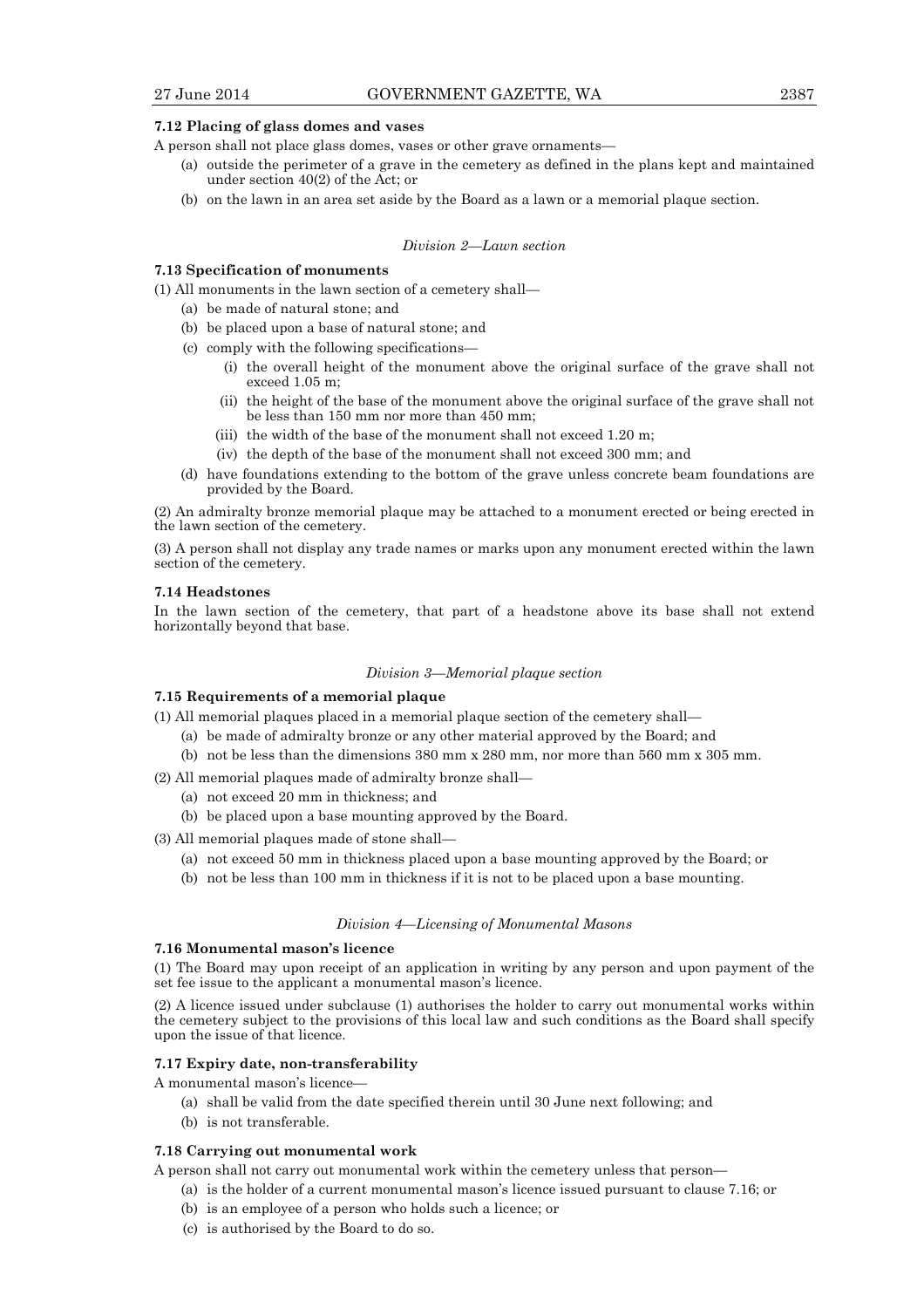## **7.19 Responsibilities of the holder of a monumental mason's licence**

The holder of a monumental mason's licence shall be responsible for the compliance by every person purporting to be authorised to carry out monumental works within the cemetery pursuant to that licence with all the requirements and conditions of the licence, this local law, the Act and any other written law which may affect the carrying out of monumental works.

#### **7.20 Cancellation of a monumental mason's licence**

(1) The Board may by notice in writing to the holder of a monumental mason's licence terminate the licence on any of the following grounds—

- (a) that the holder of the licence has committed a breach of the requirements and conditions of the licence, this local law, the Act or any other written law which may affect the carrying out of monumental works;
- (b) that, in the opinion of the Board, the conduct of the holder of the licence or any person in the employ of that holder in carrying out or attempting to carry out any works within the cemetery, is inappropriate or unbecoming; or
- (c) that the holder of the licence has purported to transfer the licence issued to that holder.

(2) Upon the termination of a monumental mason's licence under this clause no part of any fee paid for the issue of that licence is refundable by the Board.

## **PART 8—GENERAL**

#### **8.1 Animals**

Subject to clause 8.2, a person shall not bring an animal into or permit an animal to enter or remain in the cemetery, other than with the approval of the CEO or an authorised officer.

#### **8.2 Damaging and removing of objects**

Subject to clause 8.3, a person shall not damage, remove or pick any tree, plant, shrub or flower in the cemetery or any other object or thing on any grave or memorial or which is the property of the Board without the permission of the Board.

#### **8.3 Withered flowers**

A person may remove withered flowers from a grave or memorial and these are to be placed in a receptacle provided by the Board for that purpose.

#### **8.4 Littering and vandalism**

A person shall not—

- (a) break or cause to be broken any glass, ceramic or other material in or upon the cemetery;
- (b) discard, deposit, leave or cause to be discarded, deposited or left any refuse or litter in or upon the cemetery other than in a receptacle provided for that purpose.

#### **8.5 Advertising**

(1) A person shall not advertise or carry on any trade, business or profession within the cemetery without the prior written approval of the Board.

(2) The Board may consider and grant approval subject to such conditions as the Board thinks fit.

## **8.6 Obeying signs and directions**

A person shall obey all signs displayed, marked, placed or erected by the Board within the cemetery and any other lawful direction by the CEO or an authorised officer.

### **8.7 Removal from the cemetery**

Any person failing to comply with any provisions of this local law or behaving in a manner that in the opinion of the Board, the CEO or an authorised officer is inappropriate in the cemetery may in addition to any penalty provided by this local law be ordered to leave the cemetery by the Board, the CEO or an authorised officer.

## **PART 9—OFFENCES AND MODIFIED PENALTIES**

#### **9.1 General**

A person who commits a breach of any provisions of this local law commits an offence and shall on conviction be liable to a penalty not exceeding \$500.00 and if the offence is a continuing one to a further penalty not exceeding \$20.00 for every day or part of a day during which the offence has continued.

## **9.2 Modified penalties**

(1) The offences specified in Schedule 1 are offences which may be dealt with under section 63 of the Act.

(2) The modified penalty payable in respect of an offence specified in Schedule 1 is set out in the fourth column of Schedule 1.

(3) The prescribed form of the infringement notice referred to in section 63(1) of the Act is set out in the Schedule 2.

(4) The prescribed form of the notice withdrawing an infringement notice referred to in section 63(3) of the Act is set out in Schedule 3.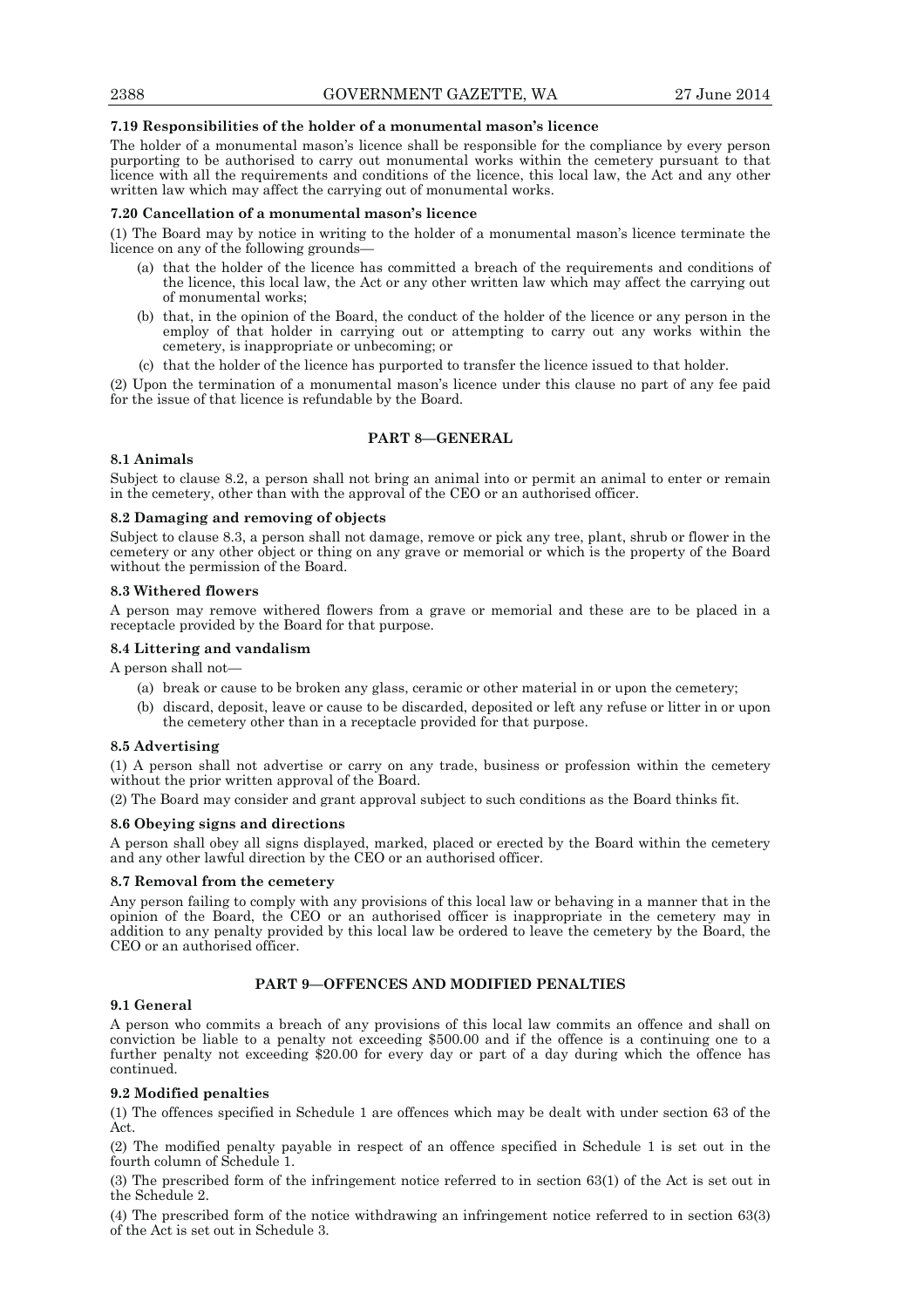## **Schedule 1—Modified penalties**

[Clause 9.2]

| <b>Item</b><br>No. | Clause | Nature of offence                                                                                 | Modified<br>penalty |  |
|--------------------|--------|---------------------------------------------------------------------------------------------------|---------------------|--|
| 1                  | 5.4(1) | Not driving vehicle on vehicular access way or constructed<br>roadways or within designated areas | \$50.00             |  |
| $\mathbf{2}$       | 5.4(2) | Exceeding speed limit                                                                             | \$50.00             |  |
| 3                  | 7.3    | Not removing rubbish and surplus materials                                                        | \$50.00             |  |
| $\overline{4}$     | 7.5    | Unauthorised use of sand, earth or other material taken from<br>the cemetery                      | \$50.00             |  |
| 5                  | 7.7    | Leaving uncompleted works in an untidy or unsafe condition                                        | \$50.00             |  |
| 6                  | 8.1    | Unauthorised bringing in of animal into cemetery or permitting<br>animal to remain in cemetery    | \$50.00             |  |
| $\overline{7}$     | 8.3    | Damaging and removing of objects                                                                  | \$50.00             |  |
| 8                  | 8.5    | Littering and vandalism                                                                           | \$50.00             |  |
| 9                  | 8.6    | Unauthorised advertising and/or trading                                                           | \$50.00             |  |
| 10                 | 8.7    | Disobeying sign or lawful direction                                                               | \$50.00             |  |

## **Schedule 2—Infringement notice**

————

[Clause 9.2(3)]

## **INFRINGEMENT NOTICE**

| To:                                 |  |  |                                                                                  |  |  |  |
|-------------------------------------|--|--|----------------------------------------------------------------------------------|--|--|--|
|                                     |  |  | (Name)                                                                           |  |  |  |
|                                     |  |  | (Address)                                                                        |  |  |  |
| at $\qquad \qquad$                  |  |  | It is alleged that at $\qquad \qquad$ : hours on $\qquad \qquad$ day of $\qquad$ |  |  |  |
| Dardanup Cemeteries Local Law 2014. |  |  |                                                                                  |  |  |  |

(Authorised Person)

#### Offence—

- $\Box$  Not driving vehicle on vehicular access way or designated areas
- $\square$  Exceeding speed limit
- $\Box$  Not removing rubbish and surplus materials
- $\square$  Unauthorised use of materials taken from the cemetery
- $\square$  Leaving uncompleted works in an untidy or unsafe condition
- $\square$  Unauthorised animal in cemetery
- $\Box$  Damaging and removing of objects
- $\square$  Littering and vandalism
- $\square$  Unauthorised advertising and/or trading
- $\Box$  Disobeying sign or lawful direction
- $\Box$  Other Offence:  $\Box$

You may dispose of this matter by payment of the penalty as shown within 21 days of the date of this notice (or the date of the giving of this notice if that is a different date) to the Chief Executive Officer of the Shire of Dardanup at 1 Council Drive, Eaton WA 6232 between the hours of 9 am to 4.30 pm, Monday to Friday.

Please make cheques payable to Shire of Dardanup. Payments by mail should be addressed to—

- The Chief Executive Officer
- Shire of Dardanup
- 1 Council Drive, Eaton WA 6232

If the penalty is not paid within the time specified, then a complaint of the alleged offence may be made and heard and determined by a court.